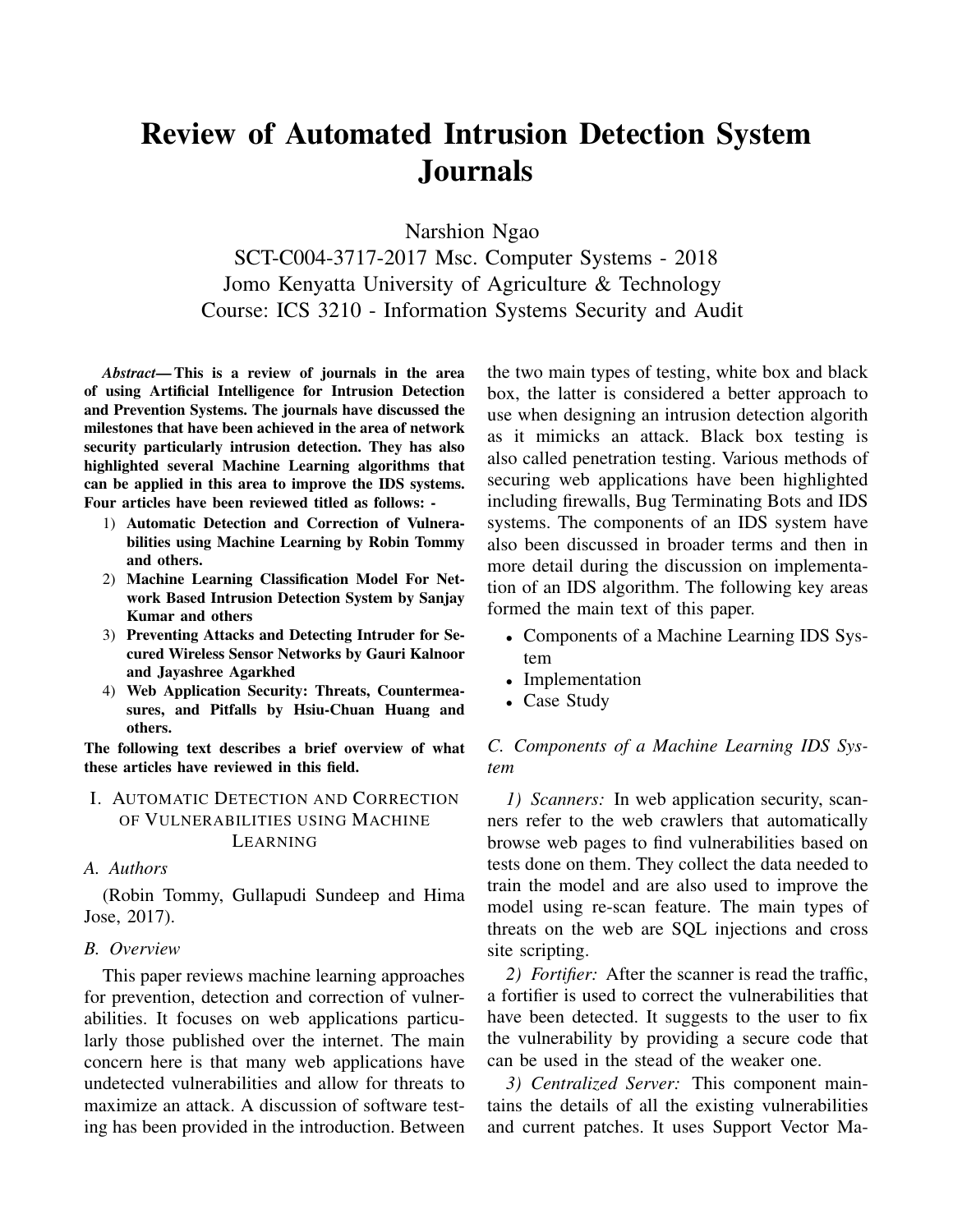chine algorithms to improvise performance of its web scans.

*4) Firewall:* Helps protect the web application from known malicious web users and denial of service attacks.

# *D. Implementation*

This section describes how a machine learning algorithm can be implemented for intrusion detection and prevention in a web application use case. A Bug Terminating Bot (BTB) is an example of such algorithms. The paper has reviewed how it was implemented.

# *E. Case Study*

Finally the paper discusses a test case in which the BTB was used, its performance results and graph showing how effective the application was in detecting vulnerabilities.

# II. MACHINE LEARNING CLASSIFICATION MODEL FOR NETWORK BASED INTRUSION DETECTION SYSTEM

# *A. Authors*

(Sanjay Kumar, Ari Viinikaineny and Timo Hamalainenz, 2016)

# *B. Overview*

This papers focuses on Machine Learning models for Network Intrusion Detection Systems particularly around the android mobile system. A survey at Alcatel-Lucent indicated that 71 percent of smart phones do not have an antivirus and a mobile antivirus can detect only 50 % of threats. It is evident that providing an extra layer of security at the network level can help protect many mobile subscribers. This research work evaluated the effectiveness of machine learning techniques in network-based intrusion detection systems. It also underpins the main objectives of such an implementation as being: -

- to increase the detection rate
- to reduce false positives
- to detect unknown threats.

The research started with an enumeration of all mobile threats, then went on to review several Network based Intrusion Detection Systems and then settled on an implementation model.

# *C. Network based Intrusion Detection Systems*

This is an IDS that monitors traffic for any suspicious, anomalous or unauthorised activity which could result to a cyber attack. They are based on two categories: 1, Misuse Detections - which are signature based and 2, Anomaly Detection which are behaviour based. A review of datasets used in network intrusion detection was discussed including mobile based datasets which enumerate specific mobile threats.

# *D. Machine Learning Classification Model*

The paper dived deep into the implementation of a classification model for network intrusion detection. First we highlight the steps for building a machine learning classifier are: -

- 1) Traffic Generation
- 2) Preprocessing
- 3) Building Machine learning classification model
- 4) Evaluation of Machine learning classifiers

*1) Traffic Generation:* This is a sensor for getting both benign and malicious data that will be fed into the model.

*2) Preprocessing:* Labeling of datasets and generation of classifiers. Including defining evaluation techniques.

*3) Building Machine learning classification model:* These were built using decision trees and rule based algorithms.Machine Learning algorithms that were used in this research are J48, Random Forest, RIDOR, JRIP and PART.

*4) Evaluation of Machine learning classifiers:* Several experiments were performed on different datasets in order to evaluate the performance of the model based on Machine Learning classifiers. Eight Datasets were created according to different criteria and conditions. Validation methods used were cross validation and percentage split.

Several experiments were conducted and the paper has put in place the results of the experiment. In its conclusion, the final outcome of this research is that the model developed in this research was able to detect known and unknown threats. Although, mNIDS produced high accuracy, but it can be further improved when it will be used with in conjunction with the traditional intrusion detection systems.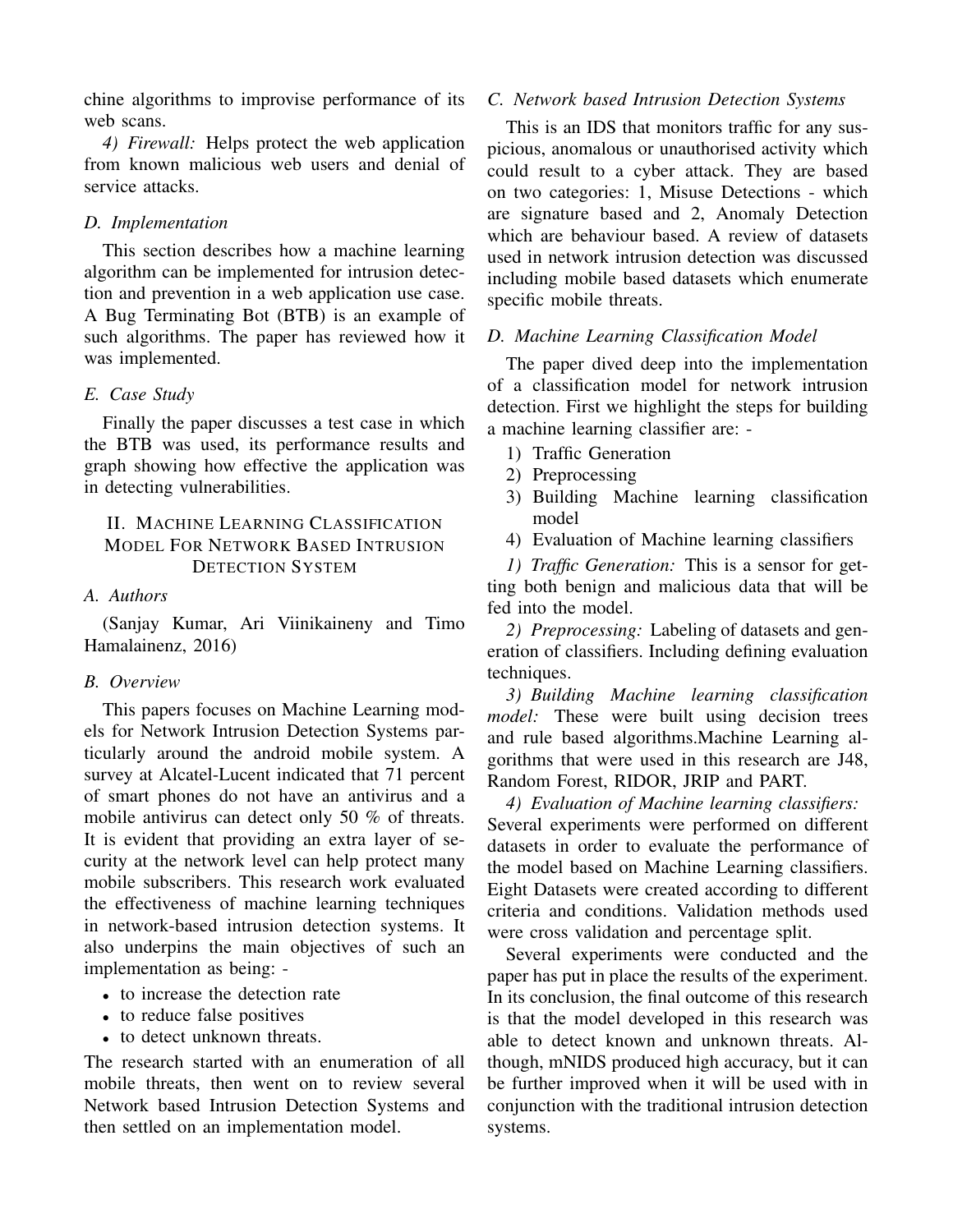#### III. PREVENTING ATTACKS AND DETECTING INTRUDER FOR SECURED WIRELESS SENSOR **NETWORKS**

## *A. Authors*

(Gauri Kalnoor and Jayashree Agarkhed, 2016)

## *B. Overview*

This paper talks about wireless sensor networks, their use cases and implementations. A new type of Intrusion Detection System is proposed called hybrid IDS. Hybrid IDS is a type of IDS that considers the advantages of both misuse-based (and signature-based) and anomaly based detection IDS.

#### *C. Intrusion Detection Approaches*

Various approaches for intrusion detection have been discussed. In summary, there are distributed approaches which are based on multi-agent IDS frameworks for wireless sensor networks. The other major category is the hybrid IDS systems that are based on probability on trust, isolation and detection.

#### *D. Intrusion Detection and Prevention Algorith*

Two algorithms are demonstrated using pseudo codes and a discussion on implementation. One based on distributed and the other based on hierarchy.

#### *E. Results*

Analysis and metrics on performance of the models have been described. The following methods were used: -

- Detection Rate (DR) of an Intruder attack
- False Positive Rate (FPR)
- The False Alarm Rate
- Accuracy Rate
- Forward transmission ratio FT

In conclusion, WSN is an emerging technology and is applied in various applications like object tracking, military applications and smart homes. Since, WSN are vulnerable to several attacks as they are deployed in an open and unprotected environment. Security is an important feature for the deployment of Wireless Sensor Networks.

## IV. WEB APPLICATION SECURITY: THREATS, COUNTERMEASURES, AND PITFALLS

### *A. Authors*

(Hsiu-Chuan Huang, Zhi-Kai Zhang, Hao-Wen Cheng, and Shiuhpyng Winston Shieh, 2017)

### *B. Overview*

According to the most recent security reports, more than 229,000 attacks against websites occur each day, and more than 76 percent of websites contain unpatched vulnerabilities. This paper therefore focuses on identifying threats of these attacks, counter measures that can be applied and challenges encountered so far!

#### *C. Threats*

The most common threats in web applications are: -

- 1) SQL Injections
- 2) Cross-site scripting

*1) SQL Injections:* These are attacks on web pages that take advantage of poorly written database queries. They exploit the application by using smart codes to induce their malicious code through the database.

*2) Cross-site scripting:* These happen when web pages outputting information are not properly escaped. The attacker is able to introduce client side code like javascript that can run on a users computer once the page is opened.

## *D. SQL INJECTION AND XSS COUNTERMEA-SURES*

The below counter measures were discussed in this paper: -

*1) Secure implementation:* Making sure that all code that reads or writes databases is safely escaped using tools like "mysql real escape" and code that outputs to browsers is escaped.

*2) Penetration testing:* Conducting rigorous white-box testing to identify all vulnerabilities and effectively implementing the right measures to remove the vulnerabilities.

*3) Defense mechanism deployment:* Implementing web application firewalls that are able to scan all inbound traffic and can detect attacks.